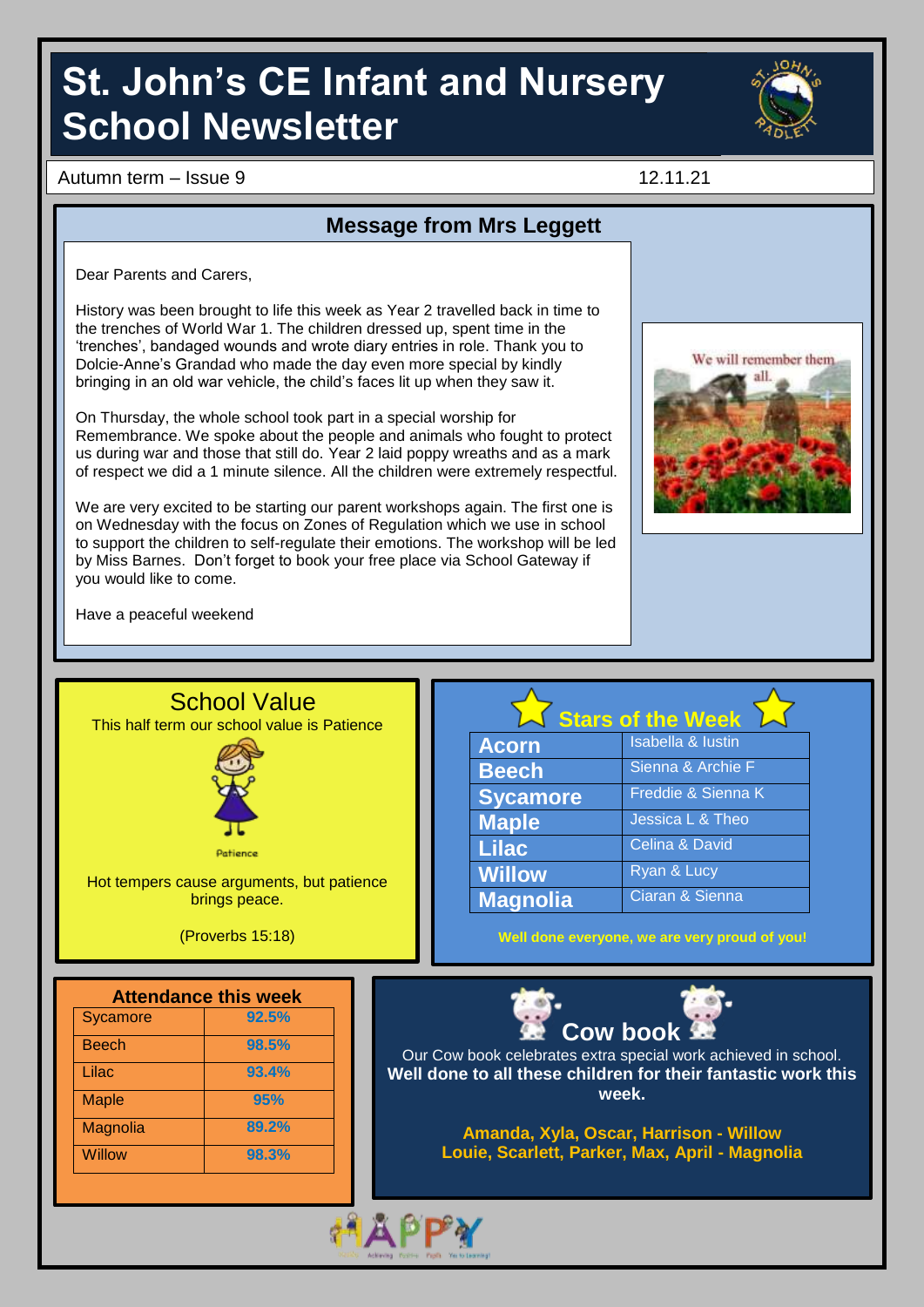## **World War 1 Immersion Day**

History brought to life.



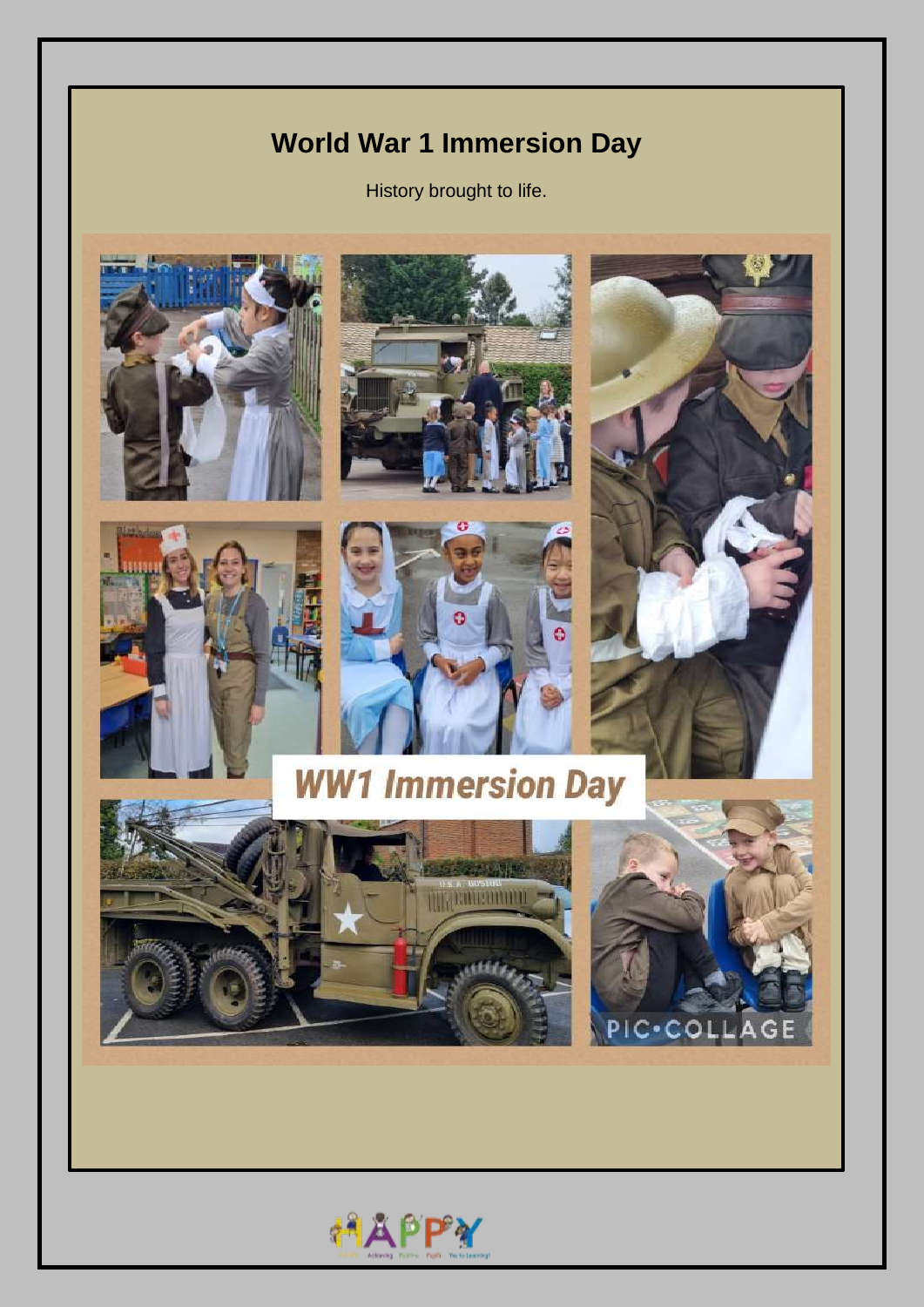## **Poppy Learning I Project**

This term's project is due on  $9<sup>TH</sup>$  December. The focus is the environment. You will find more information on Google Classroom.

## Which I project will you pick this term?

Inspire - people to reduce, reuse and recycle or write about an inspirational advocate Investigate - team more about reusable energy sources or how we can make a difference **Imagine - what our world will look like if we don't look after it. Identify** - How we are harming or how we can help our environment. Illustrate - our beautiful world

Invent - a gadget or device to support looking after the environglent

### **Year 2 visit the village war memorial**

This week year 2 walked down to the village war memorial to pay their respect to the fallen soldiers.







## **Reminders for the upcoming week Conversation starters**

**Wednesday** – Zones of Regulation parent workshop 2:00, book a free place via School Gateway.

**Friday** – Children in Need, wear something spotty.

*Here are a few ideas of conversation starters that you can use to talk with your child about their week at school.*

*Why do people wear poppies at this time of the year?*

*What has been your favourite part of the week?*

### **Contact with the school**

If you need to contact either Mrs Leggett or Mrs Aharon please do it via [admin@stjohnsradlett.herts.sch.uk](file:///E:/st%20johns/21%20-%2022/Newsletter/admin@stjohnsradlett.herts.sch.uk)  The school admin address is checked daily and we will try to get back to you if a response is needed within 24 hours. If you would like to speak with your child's class teacher please make an appointment at the end of the day as they will have more to speak with you.

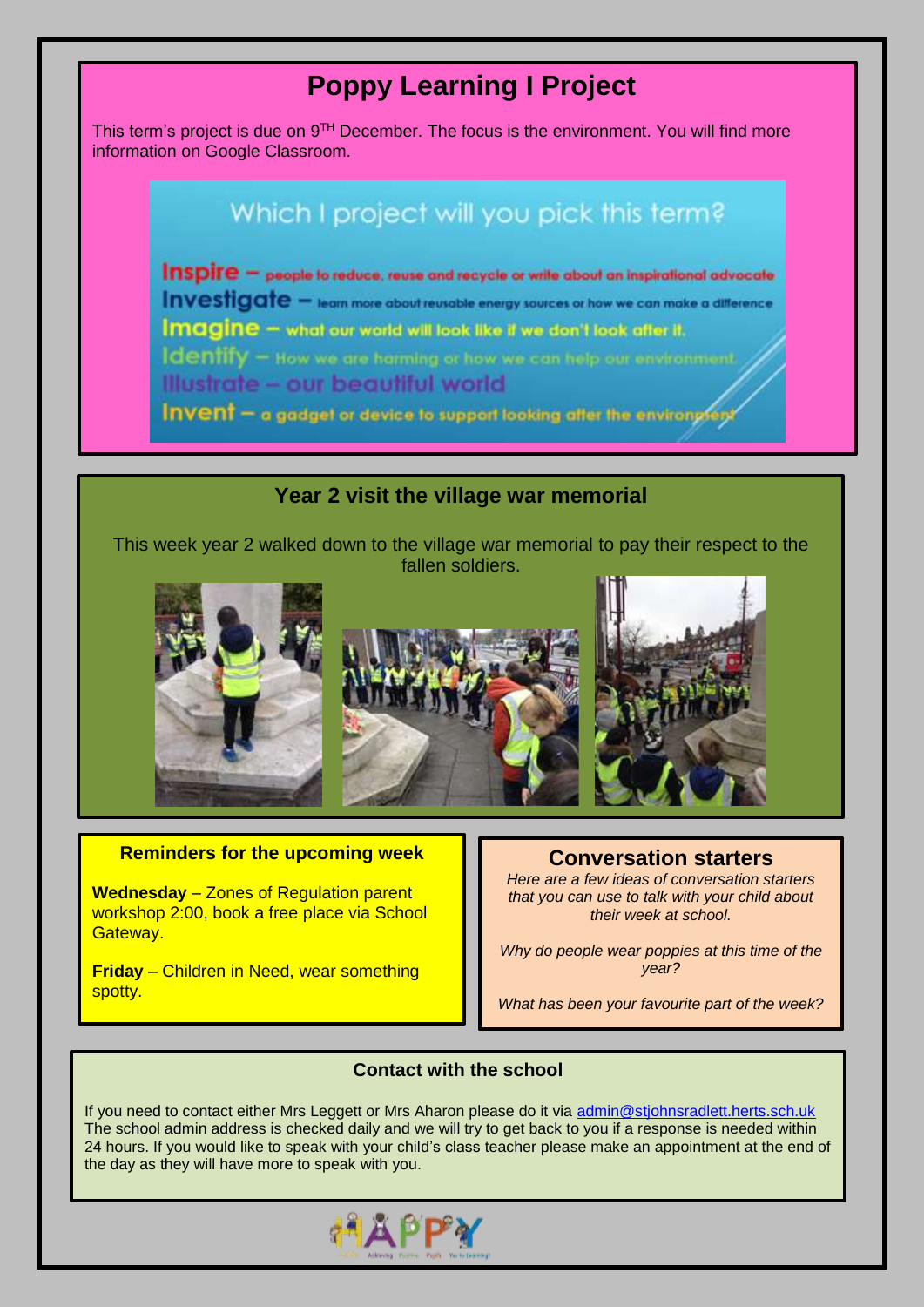

### **Why is road safety important for schools?**

- Road crashes are the leading cause of death for children and young people worldwide
- More than six children are killed or seriously injured on roads every day in the UK
- Road crashes have a devastating effect on families and communities
- Pollution from traffic causes respiratory illnesses and other diseases
- Active travel such as walking and cycling is good for the nation's health and good for the planet
- Road crashes cost the UK economy around £36 billion every year.

### **Children in Need**

As you may already know, Friday 19th November is BBC Children in Need Day. Our school is excited to be joining with many others around the UK to participate in the fundraising.

You can help us make a memorable event by donating a minimum of £1, for your child to come to school dressed in something thing spotty and/or something yellow. This could be a jumper, hairband or socks. We are aiming to raise even more money this year to support disadvantaged young people across the UK. Let's make a big difference to the lives of children across the UK.



### **Meet our Governors**

Jane spent many years as a Welfare rights lawyer for the Citizens Advice Bureau with a particular interest in disability.

She has been a Foundation Governor at St John's Infant School since 2009 and has been Chair or Vice Chair for much of that time.

Her own children attended the school in the 80's and she knows well the affection in which the school is held in the Radlett community. It is heart-warming to see generations of families come through our doors and rediscover the love, warmth and special appeal that are at the heart of St John's.